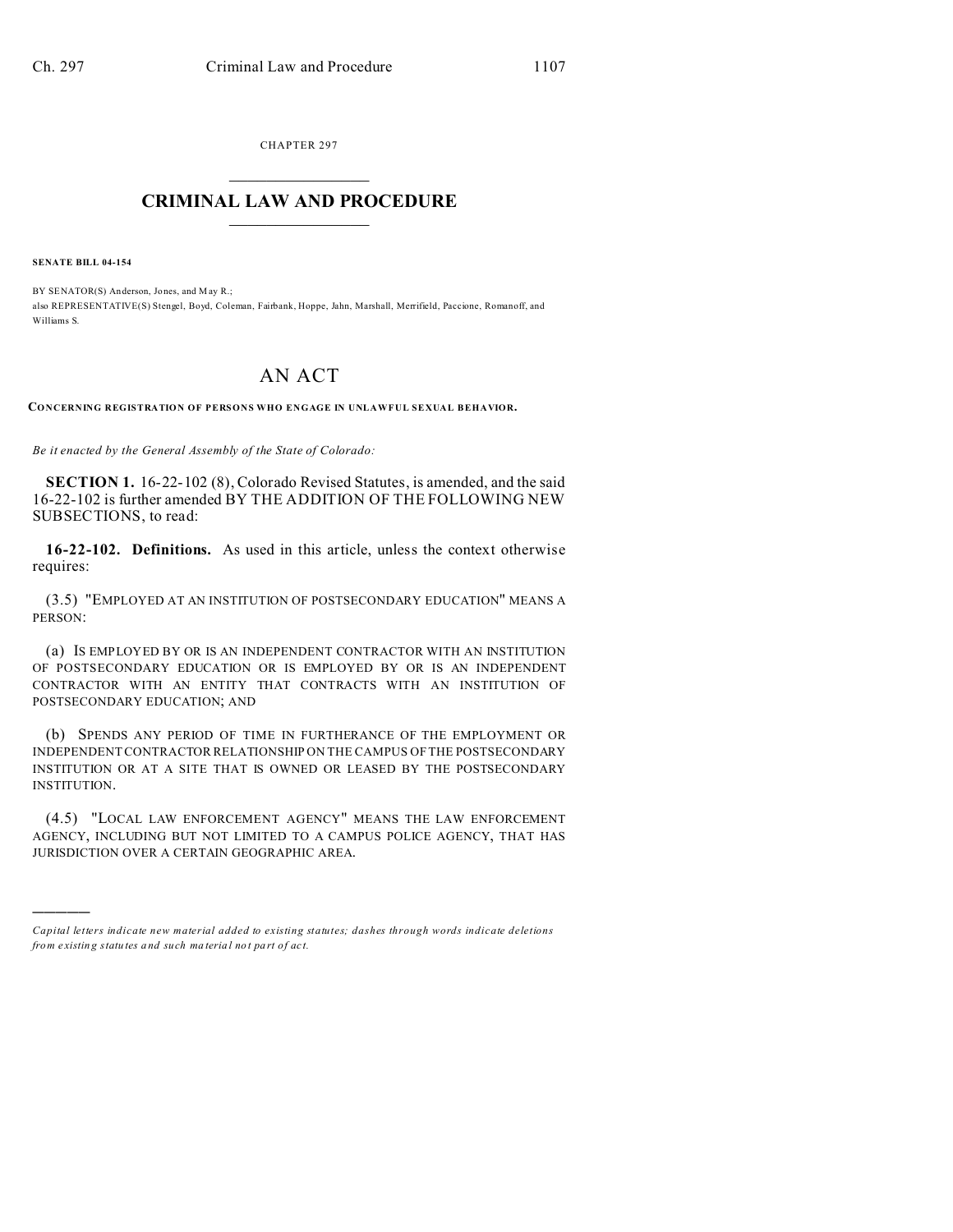(5.5) "REGISTRANT" MEANS A PERSON WHO IS REQUIRED TO REGISTER IN ACCORDANCE WITH THIS ARTICLE.

(5.7) "RESIDENCE" MEANS A PLACE OR DWELLING THAT IS USED, INTENDED TO BE USED, OR USUALLY USED, BY A PERSON FOR HABITATION. A PERSON MAY ESTABLISH MULTIPLE RESIDENCES BY RESIDING IN MORE THAN ONE PLACE OR DWELLING.

(8) "Temporary resident" means any A person who is A RESIDENT OF ANOTHER STATE BUT IN COLORADO TEMPORARILY BECAUSE THE PERSON IS:

(a) Employed in this state on a full-time or part-time basis, with or without compensation, for more than fourteen consecutive business days or for an aggregate period of more than thirty days in any calendar year; or

(b) Enrolled in any type of educational institution in this state on a full-time or part-time basis; OR

(c) PRESENT IN COLORADO FOR MORE THAN FOURTEEN CONSECUTIVE BUSINESS DAYS OR FOR AN AGGREGATE PERIOD OF MORE THAN THIRTY DAYS IN A CALENDAR YEAR FOR ANY PURPOSE, INCLUDING BUT NOT LIMITED TO VACATION, TRAVEL, OR RETIREMENT.

**SECTION 2.** 16-22-103 (1) (b), (1) (c), (3), and (5) (a), Colorado Revised Statutes, are amended to read:

**16-22-103. Sex offender registration - required - applicability - exception.** (1) Effective July 1, 1998, the following persons shall be required to register pursuant to the provisions of section 16-22-108 and shall be subject to the requirements and other provisions specified in this article:

(b) Any person who was convicted on or after July 1, 1991, in another state or jurisdiction, INCLUDING BUT NOT LIMITED TO A MILITARY OR FEDERAL JURISDICTION, of an offense that, if committed in Colorado, would constitute an unlawful sexual offense, as defined in section 18-3-411 (1), C.R.S., or enticement of a child, as described in section 18-3-305, C.R.S.; and

(c) Any person who was released on or after July 1, 1991, from the custody of the department of corrections OF THIS STATE OR ANY OTHER STATE, having served a sentence for an unlawful sexual offense, as defined in section 18-3-411 (1), C.R.S., or enticement of a child, as described in section 18-3-305, C.R.S.

(3) In addition to the persons specified in subsections (1) and (2) of this section, any person convicted of an offense in any other state or jurisdiction, INCLUDING BUT NOT LIMITED TO A MILITARY OR FEDERAL JURISDICTION, for which the person, as a result of the conviction, is required to register in the state or jurisdiction of conviction, or for which such person would be required to register if convicted in Colorado, shall be required to register in the manner specified in section 16-22-108, so long as such person is a temporary or permanent resident of Colorado. Such person may petition the court for an order that discontinues the requirement for registration in this state at the times specified in section 16-22-113 for offense classifications that are comparable to the classification of the offense for which the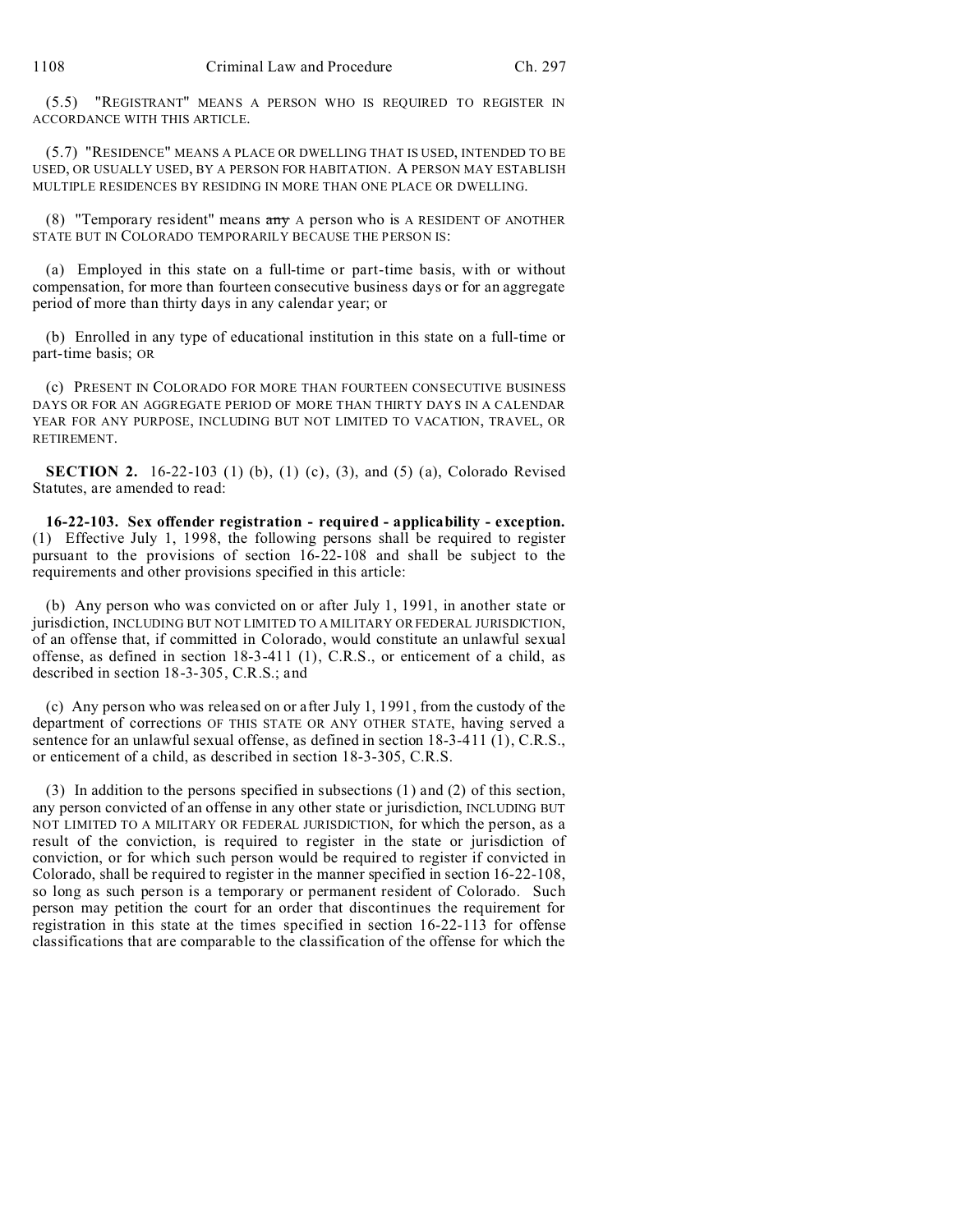person was convicted in the other state or jurisdiction.

(5) (a) Notwithstanding any provision of this article to the contrary, if, pursuant to a motion filed by a person described in this subsection (5) or on its own motion, a court determines that the registration requirement specified in this section would be unfairly punitive and that exempting the person from the registration requirement would not pose a significant risk to the community, the court, upon consideration of the totality of the circumstances, may exempt the person from the registration requirements imposed pursuant to this section if:

(I) The person was younger than eighteen years of age at the time of the commission of the offense; AND

(II) The person has not been previously charged with unlawful sexual behavior; AND

(III) The offense, as charged in the first petition filed with the court, is a first offense of either misdemeanor unlawful sexual contact, as described in section 18-3-404, C.R.S., or indecent exposure, as described in section 18-7-302, C.R.S.; AND

(IV) The person has received a sex offender evaluation that conforms with the standards developed pursuant to section 16-11.7-103 (4) (f), from an evaluator who meets the standards established by the sex offender management board, and the evaluator recommends exempting the person from the registration requirements based upon the best interests of that person and the community; and

(V) The court makes written findings of fact specifying the grounds for granting such exemption.

**SECTION 3.** 16-22-104, Colorado Revised Statutes, is amended to read:

**16-22-104. Initial registration - effective date - repeal.** (1) (a) (I) Beginning January 1, 2004 BEGINNING JANUARY 1, 2005, for any person required to register pursuant to section 16-22-103, the court, within THE LATER OF twenty-four hours OR THE NEXT BUSINESS DAY after sentencing the person, shall electronically file with the CBI the initial registration of the person, providing the information required by the CBI.

(II) BEGINNING ON THE EFFECTIVE DATE OF THIS SUBPARAGRAPH (II), THE COURT SHALL SPECIFY ON THE JUDGMENT OF CONVICTION THE PERSON'S DUTY TO REGISTER AS REQUIRED IN SECTION 16-22-108, INCLUDING BUT NOT LIMITED TO THE DUTY TO CONFIRM REGISTRATION IF THE PERSON IS SENTENCED ON OR AFTER JANUARY 1, 2005, AND THE PERSON'S DUTY TO REREGISTER.

(b) Any person who is sentenced prior to  $\frac{1}{2003}$  JANUARY 1, 2005, and who is required to register pursuant to section 16-22-103 shall initially register in the manner provided and within the times specified in section 16-22-108 (1) (a) for registration.

(c) The state court administrator is hereby authorized to receive and expend any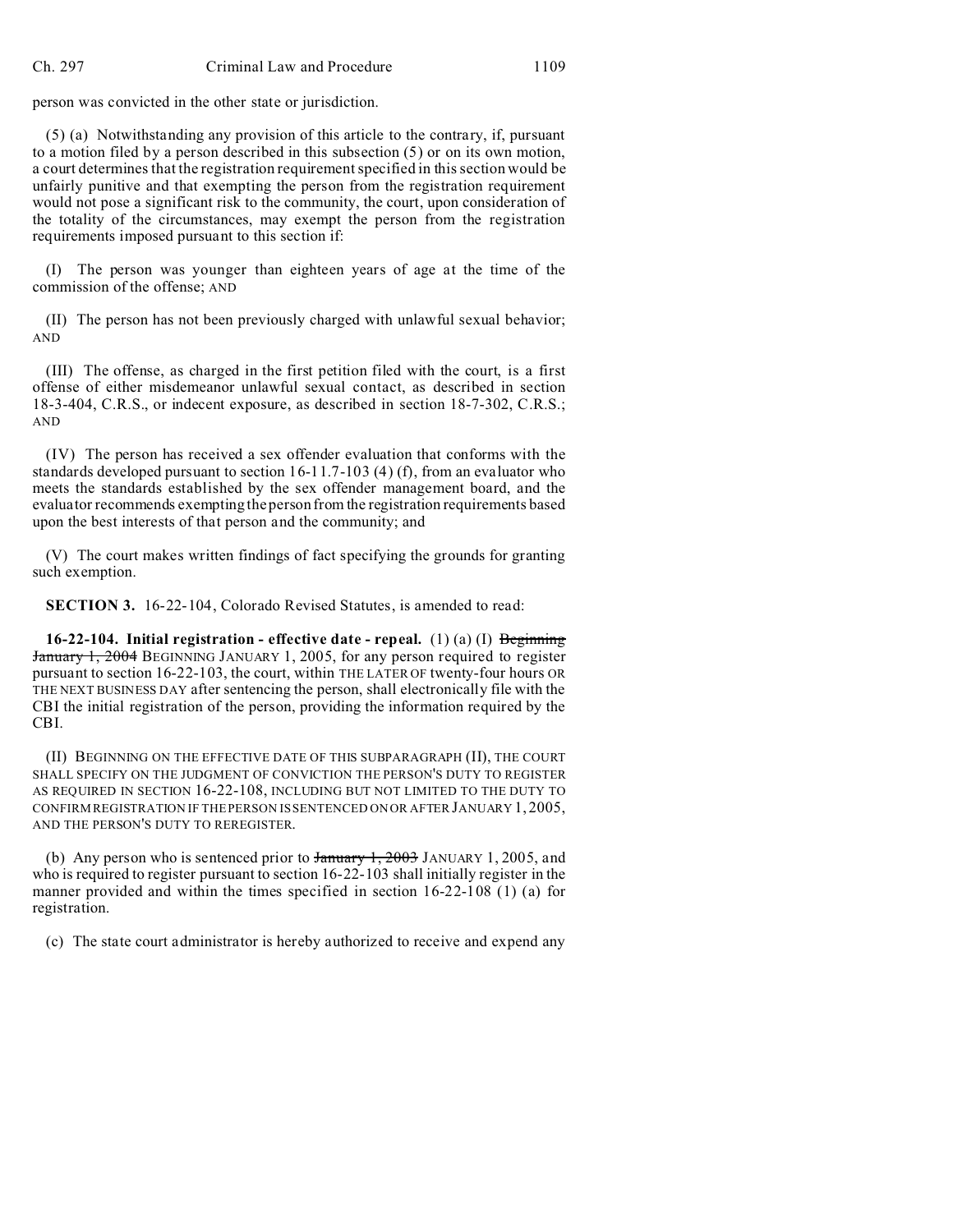1110 Criminal Law and Procedure Ch. 297

public or private gifts, grants, or donations that may be available to offset the costs incurred in implementing the provisions of this subsection (1).

(2) (a) In the course of preparing the presentence investigation report pursuant to section 16-11-102, or otherwise, the probation department shall complete the standardized registration form provided by the CBI, including, at a minimum, the information electronically transmitted by the court and information pertaining to the registrant's modus operandi. The probation department shall transmit the completed standardized form to the CBI following sentencing of the person.

(b) THE CBI SHALL NOTIFY THE PROBATION DEPARTMENT UPON IMPLEMENTATION OF THE ELECTRONIC FILING PROTOCOLS. NOTWITHSTANDING THE PROVISIONS OF PARAGRAPH (a) OF THIS SUBSECTION (2), THE PROBATION DEPARTMENT SHALL NOT BE REQUIRED TO COMPLY WITH THE REQUIREMENTS OF SAID PARAGRAPH (a) FOLLOWING RECEIPT OF NOTIFICATION FROM THE CBI PURSUANT TO THE PROVISIONS OF THIS PARAGRAPH (b).

(c) THIS SUBSECTION (2) IS REPEALED, EFFECTIVE JULY 1, 2005.

**SECTION 4.** 16-22-105 (3), Colorado Revised Statutes, is amended to read:

**16-22-105. Notice - requirements - residence - presumption.** (3) For purposes of this article, any person who is required to register pursuant to section 16-22-103 shall register in all jurisdictions in which he or she establishes a residence. A person establishes a residence through an intent to make any PLACE OR dwelling his or her place of residence. The prosecution may prove intent to establish residence by reference to hotel or motel receipts or a lease of real property, OWNERSHIP OF REAL PROPERTY, proof the person accepted responsibility for utility bills, proof the person established a mailing address, or any other action demonstrating such intent. Notwithstanding the existence of any other evidence of intent, occupying or inhabiting any dwelling for more than fifteen FOURTEEN days in any thirty-day period shall constitute the establishment of residence.

**SECTION 5.** 16-22-106 (1), (2), and (3) (a) (II), Colorado Revised Statutes, are amended to read:

**16-22-106. Duties - probation department - community corrections administrator - court personnel - jail personnel - notice.** (1) (a) If a person who is required to register pursuant to section 16-22-103 is sentenced to probation, the probation department, as soon as possible following sentencing, shall provide notice, as described in section 16-22-105, to the person of the duty to register in accordance with the provisions of this article with the local law enforcement agency of each jurisdiction in which the person resides. The person shall be required to sign the notice as confirmation of receipt and to provide the person's date of birth and the address or addresses at which the person resides. BEGINNING ON THE EFFECTIVE DATE OF SECTION 16-22-104 (1) (a) (II), the court shall specify as conditions of the person's probation ON THE JUDGMENT OF CONVICTION the duty to register as required in section 16-22-108, including but not limited to the duty to confirm registration if sentenced on or after January 1, 2003 JANUARY 1, 2005, and to reregister.

(b) The probation department shall electronically notify the CBI  $of$  any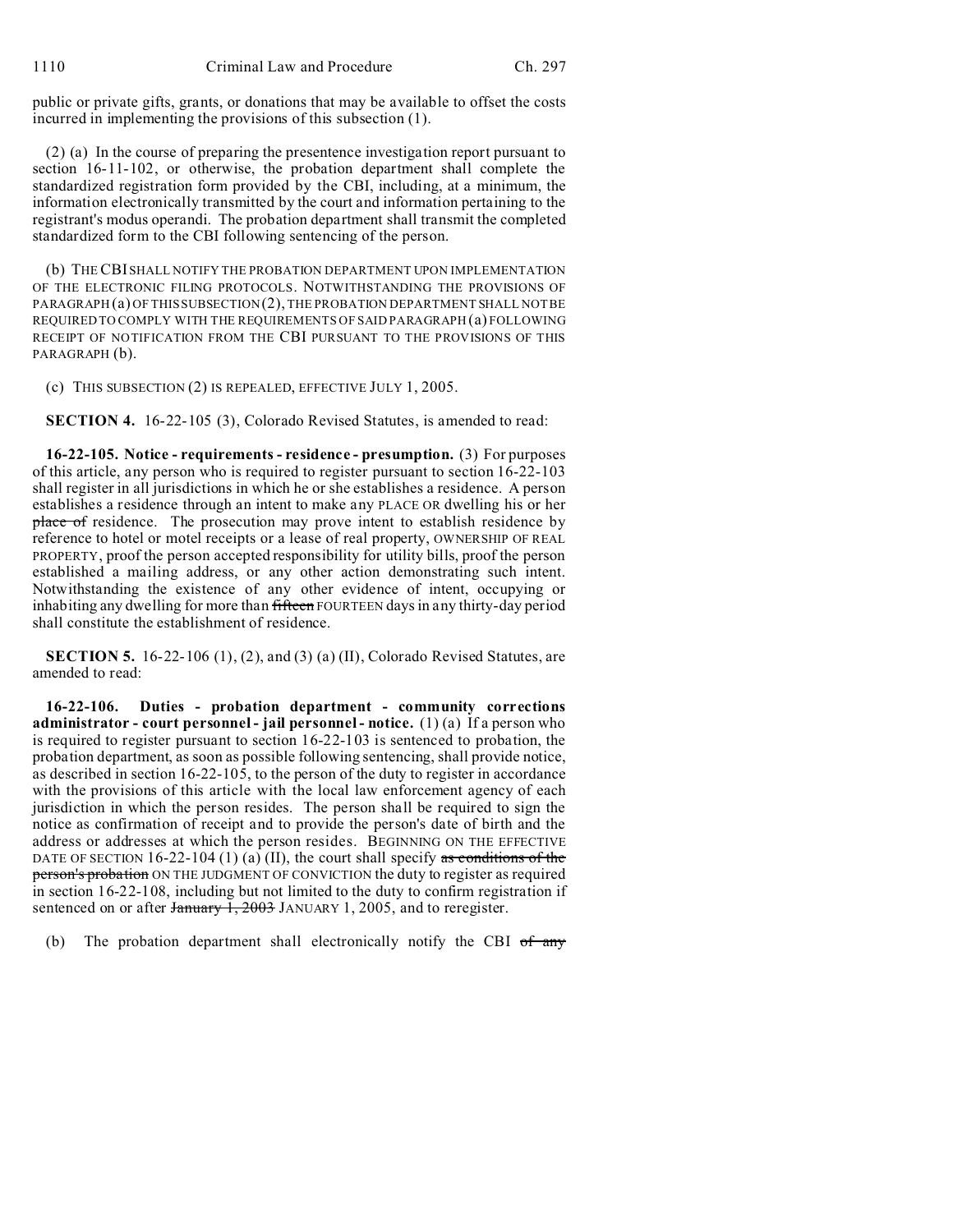modifications to the person's conditions of probation and shall notify the CBI of the date on which THE PERSON'S probation is terminated, AND THE PROBATION DEPARTMENT SHALL NOTIFY THE CBI IF THE PERSON ABSCONDS OR DIES PRIOR TO THE PROBATION TERMINATION DATE. The CBI shall electronically notify the local law enforcement agency of each jurisdiction in which the person resides of any such modifications and the date of termination THE OCCURRENCE OF ANY OF THE EVENTS SPECIFIED IN THIS PARAGRAPH (b).

(2) (a) If a person who is required to register pursuant to section 16-22-103 receives a direct sentence to community corrections, the administrator for the community corrections program, or his or her designee, as soon as possible following sentencing, shall provide notice, as described in section 16-22-105, to the person of the duty to register in accordance with the provisions of this article with the local law enforcement agency of each jurisdiction in which the person resides. The person shall be required to sign the notice as confirmation of receipt and to provide the person's date of birth and the address or addresses at which the person resides. The court shall specify as conditions of the person's direct sentence to community corrections ON THE JUDGMENT OF CONVICTION the duty to register as required in section 16-22-108, including but not limited to the duty to confirm registration, if sentenced on or after January 1, 2003 JANUARY 1, 2005, and to reregister.

(b) The administrator of the community corrections program, or his or her designee, shall electronically notify the CBI of any modifications to the conditions of the person's direct sentence to community corrections and shall notify the CBI of the date on which the sentence to community corrections is terminated, AND THE ADMINISTRATOROFTHECOMMUNITY CORRECTIONS PROGRAM SHALL NOTIFY THE CBI IF THE PERSON ESCAPES OR DIES PRIOR TO THE SENTENCE TERMINATION DATE. The CBI shall electronically notify the local law enforcement agency of each jurisdiction in which the person resides of any such modifications and the date of termination THE OCCURRENCE OF ANY OF THE EVENTS SPECIFIED IN THIS PARAGRAPH (b).

(3) (a) (II) The provisions of this paragraph (a) shall apply to persons sentenced on or after January 1, 2004 JANUARY 1, 2005.

**SECTION 6.** 16-22-106, Colorado Revised Statutes, is amended BY THE ADDITION OF A NEW SUBSECTION to read:

**16-22-106. Duties - probation department - community corrections administrator - court personnel - jail personnel - notice.** (3.5) WITH REGARD TO A PERSON WHO IS REQUIRED TO REGISTER WITHIN A STATE, MILITARY, OR FEDERAL JURISDICTION OTHER THAN COLORADO, THE CHIEF LOCAL LAW ENFORCEMENT OFFICER, OR HIS OR HER DESIGNEE, OF THE COLORADO JURISDICTION IN WHICH THE PERSON RESIDES SHALL PROVIDE NOTICE, AS DESCRIBED IN SECTION 16-22-105, TO THE PERSON AS SOON AS POSSIBLE AFTER DISCOVERING THE PERSON'S PRESENCE IN THE JURISDICTION, OF THE DUTY TO REGISTER IN ACCORDANCE WITH THE PROVISIONS OF THIS ARTICLE WITH THE LOCAL LAW ENFORCEMENT AGENCY OF EACH COLORADO JURISDICTION IN WHICH THE PERSON RESIDES. THE PERSON SHALL BE REQUIRED TO SIGN THE NOTICE AS CONFIRMATION OF RECEIPT AND TO PROVIDE THE PERSON'S DATE OF BIRTH AND THE ADDRESS OR ADDRESSES AT WHICH THE PERSON RESIDES.

**SECTION 7.** 16-22-107 (1), (2), and (3), Colorado Revised Statutes, are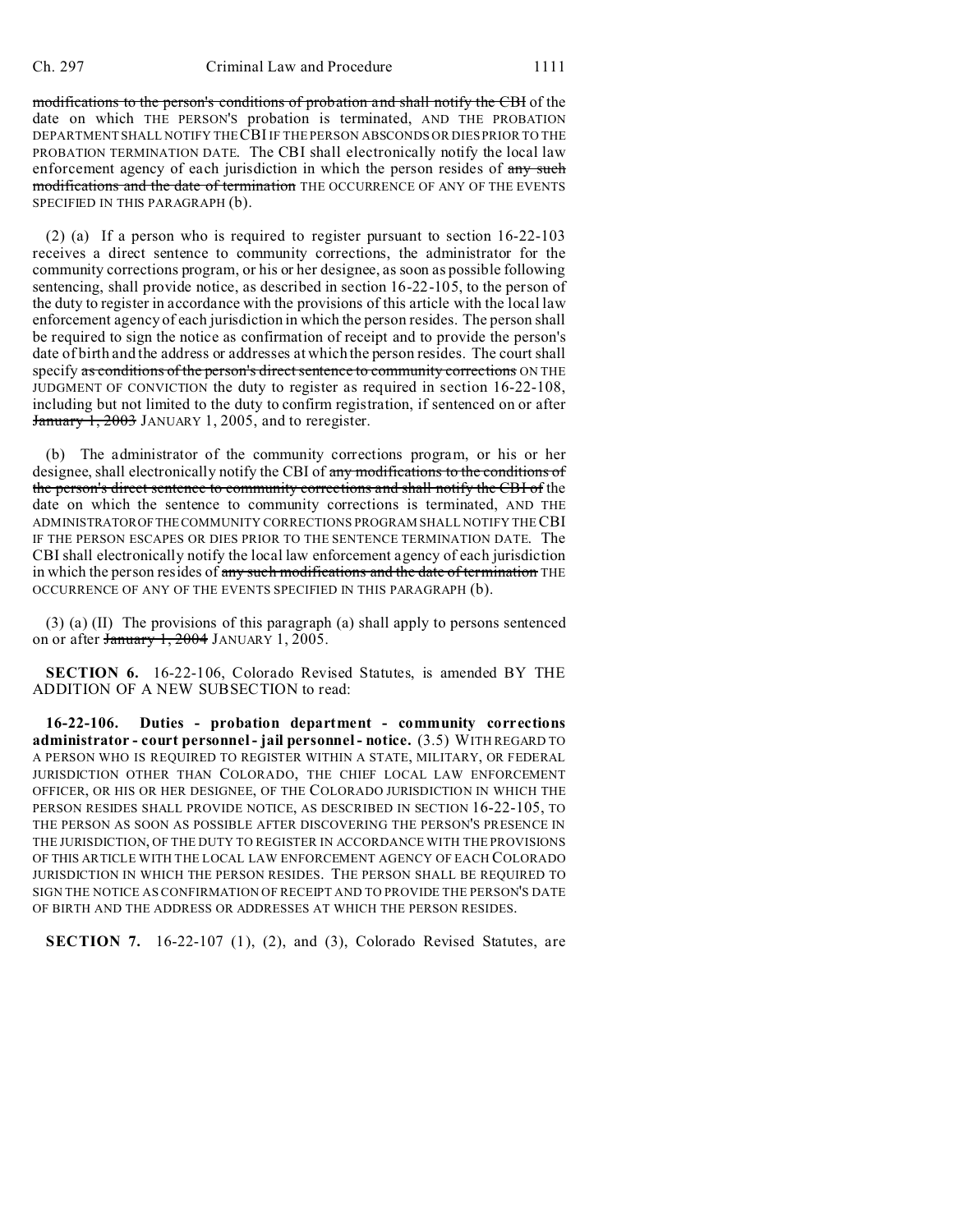amended, and the said 16-22-107 is further amended BY THE ADDITION OF A NEW SUBSECTION, to read:

**16-22-107. Duties - department of corrections - department of human services - confirmation of registration - notice - address verification.** (1) (a) If a person who is required to register pursuant to section 16-22-103 is sentenced to the department of corrections, the department of corrections shall transmit to the CBI confirmation of the person's registration on a standardized form provided by the CBI, including the person's date of birth  $\alpha$  current photograph of the person, and the person's fingerprints. THE DEPARTMENT OF CORRECTIONS SHALL ALSO TRANSMIT A PHOTOGRAPH OF THE PERSON IF REQUESTED BY THE CBI.

(b) The provisions of this subsection (1) shall apply to persons sentenced on or after January 1, 2004 JANUARY 1, 2005.

(2) At least five TEN BUSINESS days prior to the release or discharge of any person who has been sentenced to the department of corrections and is required to register pursuant to section 16-22-103, the department of corrections shall provide notice, as described in section 16-22-105, to the person of the duty to register in accordance with the provisions of this article with the local law enforcement agency of each jurisdiction in which the person resides. The person shall be required to sign the notice as confirmation of receipt and to provide the person's date of birth and the address at which the person intends to reside upon release or discharge.

(3) Within five days, but not fewer than two days, prior to the release or discharge of any person who has been sentenced to the department of corrections and is required to register pursuant to section 16-22-103, the department shall notify the CBI and the local law enforcement agency of the jurisdiction in which the person intends to reside of the date of the person's release or discharge. Such notice shall include the address at which the person intends to reside upon release or discharge, provided by the person pursuant to subsection (2) of this section, and the person's date of birth fingerprints, and THE PERSON'S current photograph IF REQUESTED BY THE CBI. In addition, such notice may include additional information concerning the person, including but not limited to any information obtained in conducting the assessment to determine whether the person may be subject to community notification pursuant to section 16-13-903.

(4.5) WITH REGARD TO A PERSON WHO HAS BEEN SENTENCED TO THE DEPARTMENT OF CORRECTIONS, IS RELEASED ON PAROLE, AND IS REQUIRED TO REGISTER PURSUANT TO SECTION 16-22-103, THE DEPARTMENT SHALL ELECTRONICALLY NOTIFY THE CBI OF THE DATE ON WHICH THE PERSON'S PAROLE IS TERMINATED, AND THE DEPARTMENT SHALL NOTIFY THE CBI IF THE PERSON ABSCONDS OR DIES PRIOR TO THE PAROLE TERMINATION DATE. THE CBI SHALL ELECTRONICALLY NOTIFY THE LOCAL LAW ENFORCEMENT AGENCY OF EACH JURISDICTION IN WHICH THE PERSON RESIDES OF THE OCCURRENCE OF ANY OF THE EVENTS SPECIFIED IN THIS SUBSECTION (4.5).

**SECTION 8.** 16-22-108 (1) (a), (1) (b), (1) (d) (I), (1) (d) (II) (A), (1) (e), (3)  $(d)$ ,  $(5)$ , and  $(6)$ , Colorado Revised Statutes, are amended, and the said  $16-22-108(1)$ (d) is further amended BY THE ADDITION OF A NEW SUBPARAGRAPH, to read: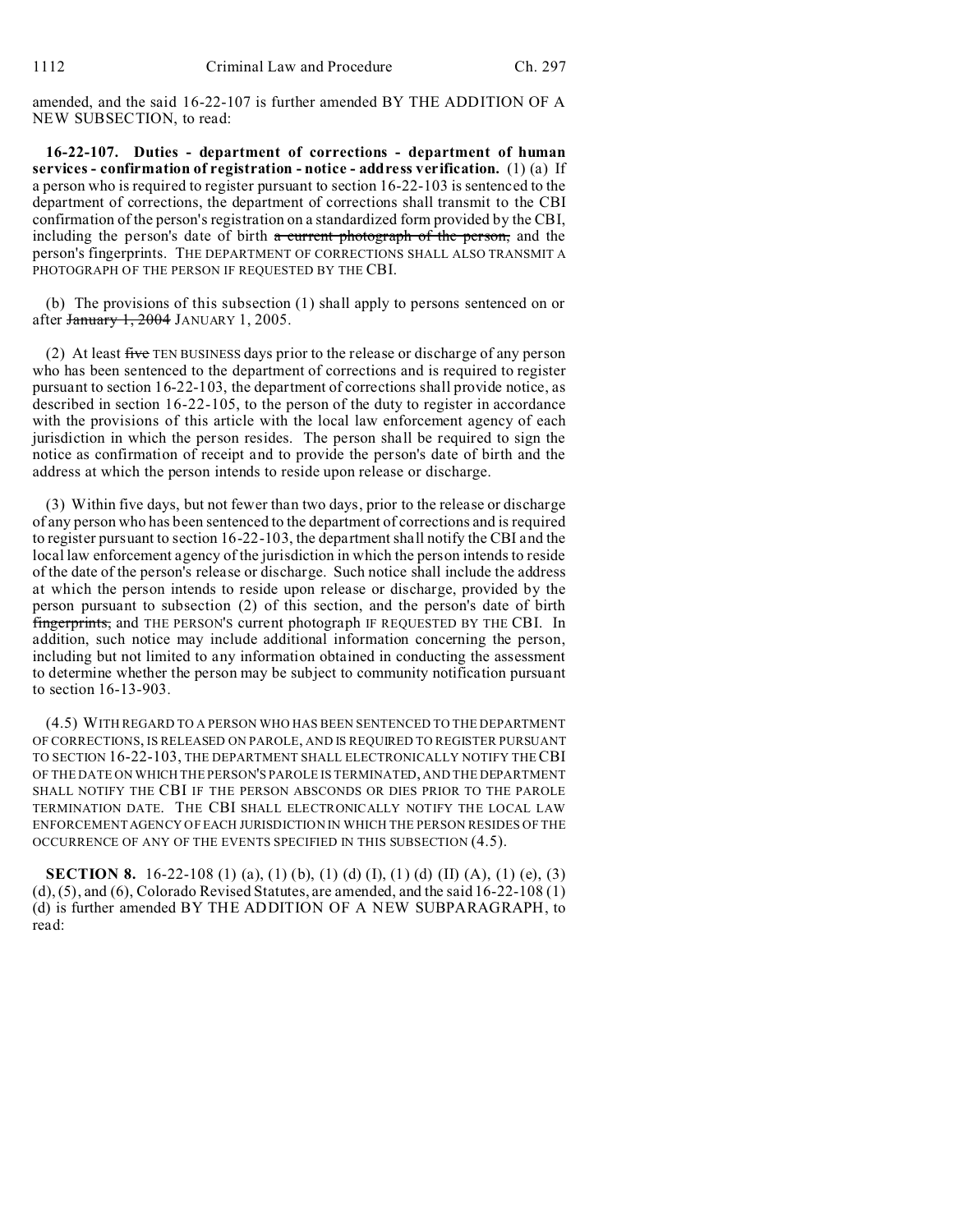**16-22-108. Registration - procedure - frequency - place - change of address.** (1) (a) Each person who is required to register pursuant to section 16-22-103 shall register with the local law enforcement agency in each jurisdiction in which the person resides. Each such person shall initially register or, if sentenced on or after January 1, 2003 JANUARY 1, 2005, confirm his or her initial registration within five business days after release from incarceration for commission of the offense requiring registration or within five business days after receiving notice of the duty to register, if the person was not incarcerated. Such person shall register with the local law enforcement agency during business hours by completing a standardized registration form provided to such person by the local law enforcement agency AND PAYING THE REGISTRATION FEE IMPOSED BY THE LOCALLAW ENFORCEMENT AGENCY AS PROVIDED IN SUBSECTION (7) OF THIS SECTION. The CBI shall provide standardized registration forms to the local law enforcement agencies pursuant to section 16-22-109.

(b) Except as otherwise provided in paragraph (d) of this subsection (1), each person who is required to register pursuant to section 16-22-103 shall reregister ON THE PERSON'S FIRST BIRTHDAY FOLLOWING INITIAL REGISTRATION AND annually on the person's birthday THEREAFTER. If a person's birthday falls on a Saturday, Sunday, or holiday, the person shall reregister on the first business day following his or her birthday. Such person shall reregister pursuant to this paragraph (b) with the local law enforcement agency of each jurisdiction in which the person resides on his or her birthday, in the manner provided in paragraph (a) of this subsection (1).

(d) (I) Any person who is a sexually violent predator and any person who is convicted as an adult of any of the offenses specified in subparagraph (II) of this paragraph (d) has a duty to register for the remainder of his or her natural life; EXCEPT THAT, IF THE PERSON RECEIVES A DEFERRED JUDGMENT AND SENTENCE FOR ONE OF THE OFFENSES SPECIFIED IN SUBPARAGRAPH (II) OF THIS PARAGRAPH (d), THE PERSON MAY PETITION THE COURT FOR DISCONTINUATION OF THE DUTY TO REGISTER AS PROVIDED IN SECTION 16-22-113 (1) (d). In addition to registering as required in paragraph (a) of this subsection (1), such person shall reregister ninety days after the date he or she was released from incarceration for commission of the offense requiring registration, or ninety days after the date he or she received notice of the duty to register, if the person was not incarcerated, and every ninety days thereafter until such person's birthday. Such person shall reregister on his or her birthday and shall reregister every ninety days thereafter. If a person's birthday or other reregistration day falls on a Saturday, Sunday, or holiday, the person shall reregister on the first business day following his or her birthday or other reregistration day. Such person shall reregister pursuant to this paragraph (d) with the local law enforcement agency of each jurisdiction in which the person resides on the reregistration date, in the manner provided in paragraph (a) of this subsection (1).

(I.5) (A) A PERSON CONVICTED OF AN OFFENSE IN ANOTHER STATE OR JURISDICTION, INCLUDING BUT NOT LIMITED TO A MILITARYORFEDERAL JURISDICTION, WHO, AS A RESULT OF THE CONVICTION, IS REQUIRED TO REGISTER QUARTERLY AS A SEX OFFENDER IN THE STATE OR JURISDICTION OF CONVICTION IS REQUIRED TO REGISTER AS PROVIDED IN SUBPARAGRAPH (I) OF THIS PARAGRAPH(d) SO LONG AS THE PERSON IS A TEMPORARY OR PERMANENT RESIDENT OF COLORADO.

(B) A PERSON CONVICTED OF AN OFFENSE IN ANOTHER STATE OR JURISDICTION, INCLUDING BUT NOT LIMITED TO A MILITARY OR FEDERAL JURISDICTION, WHICH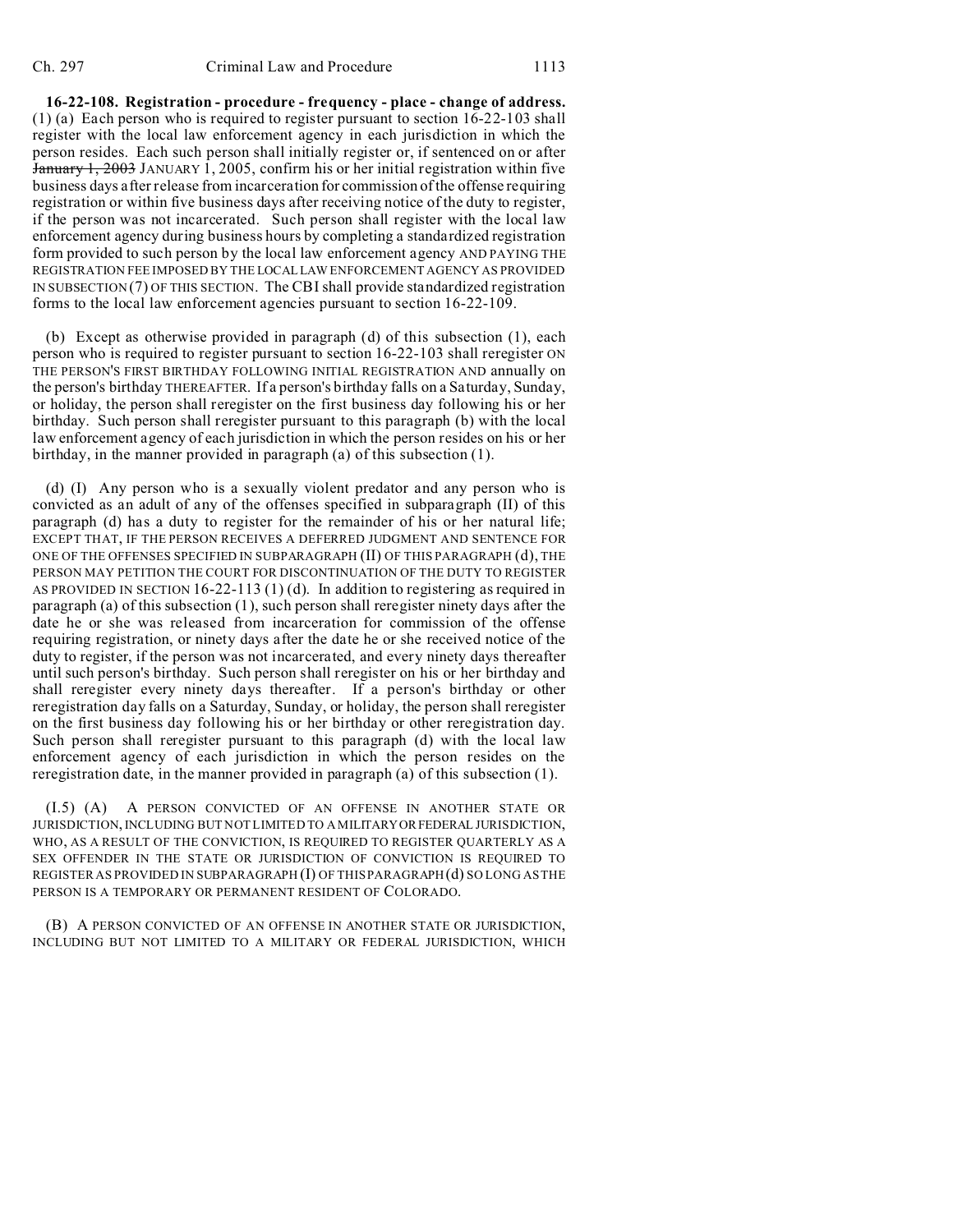1114 Criminal Law and Procedure Ch. 297

CONVICTION WOULD REQUIRE THE PERSON TO REGISTER AS PROVIDED IN SUBPARAGRAPH (I) OF THIS PARAGRAPH (d) IF THE CONVICTION OCCURRED IN COLORADO, IS REQUIRED TO REGISTER AS PROVIDED IN SAID SUBPARAGRAPH (I) SO LONG AS THE PERSON IS A TEMPORARY OR PERMANENT RESIDENT OF COLORADO.

(II) The provisions of this paragraph (d) shall apply to persons convicted of one or more of the following offenses:

(A) FELONY sexual assault, in violation of section 18-3-402, C.R.S., or sexual assault in the first degree, in violation of section 18-3-402, C.R.S., as it existed prior to July 1, 2000, or FELONY sexual assault in the second degree, in violation of section 18-3-403, C.R.S., as it existed prior to July 1, 2000; or

(e) Notwithstanding the time period for registration specified in paragraph (a) of this subsection (1), any person who is discharged from the department of corrections OF THIS STATE OR ANOTHER STATE without supervision shall register in the manner provided in paragraph (a) of this subsection (1) no later than the next business day following discharge.

(3) Any person who is required to register pursuant to section 16-22-103 shall be required to register each time such person:

Becomes employed or changes employment or employment location, if employed by AT an institution of postsecondary education;

(5) During the initial registration process for a temporary resident, the local law enforcement agency with which the temporary resident is registering shall inform the temporary resident that he or she is required to register in each state in which he or she is a temporary resident PROVIDE THE TEMPORARY RESIDENT WITH THE REGISTRATION INFORMATION SPECIFIED IN SECTION 16-22-105. A TEMPORARY RESIDENT WHO IS REQUIRED TO REGISTER PURSUANT TO THE PROVISIONS OF SECTION 16-22-103 SHALL, WITHIN FIVE BUSINESS DAYS AFTER ARRIVAL IN COLORADO, REGISTER WITH THE LOCAL LAW ENFORCEMENT AGENCY OF EACH JURISDICTION IN WHICH THE TEMPORARY RESIDENT RESIDES.

(6) Any person required to register pursuant to section 16-22-103, at the time the person registers WITH ANY LOCAL LAW ENFORCEMENT AGENCY IN THIS STATE, AND THEREAFTER WHEN ANNUALLY REREGISTERING ON THE PERSON'S BIRTHDAY OR THE FIRST BUSINESS DAY FOLLOWING THE BIRTHDAY AS REQUIRED IN PARAGRAPH (b) OF SUBSECTION (1) OF THIS SECTION, shall sit for a current photograph or image of himself or herself and shall supply a set of fingerprints to verify the person's identity. The person shall bear the cost of the photograph or image and fingerprints.

**SECTION 9.** 16-22-108, Colorado Revised Statutes, is amended BY THE ADDITION OF A NEW SUBSECTION to read:

**16-22-108. Registration - procedure - frequency - place - change of address - fee.** (7) A LOCAL LAW ENFORCEMENT AGENCY MAY ESTABLISH A REGISTRATION FEE TO BE PAID BY PERSONS REGISTERING AND REREGISTERING WITH THE LOCAL LAW ENFORCEMENT AGENCY PURSUANT TO THE PROVISIONS OF THIS SECTION. THE AMOUNT OF THE FEE SHALL REFLECT THE ACTUAL DIRECT COSTS INCURRED BY THE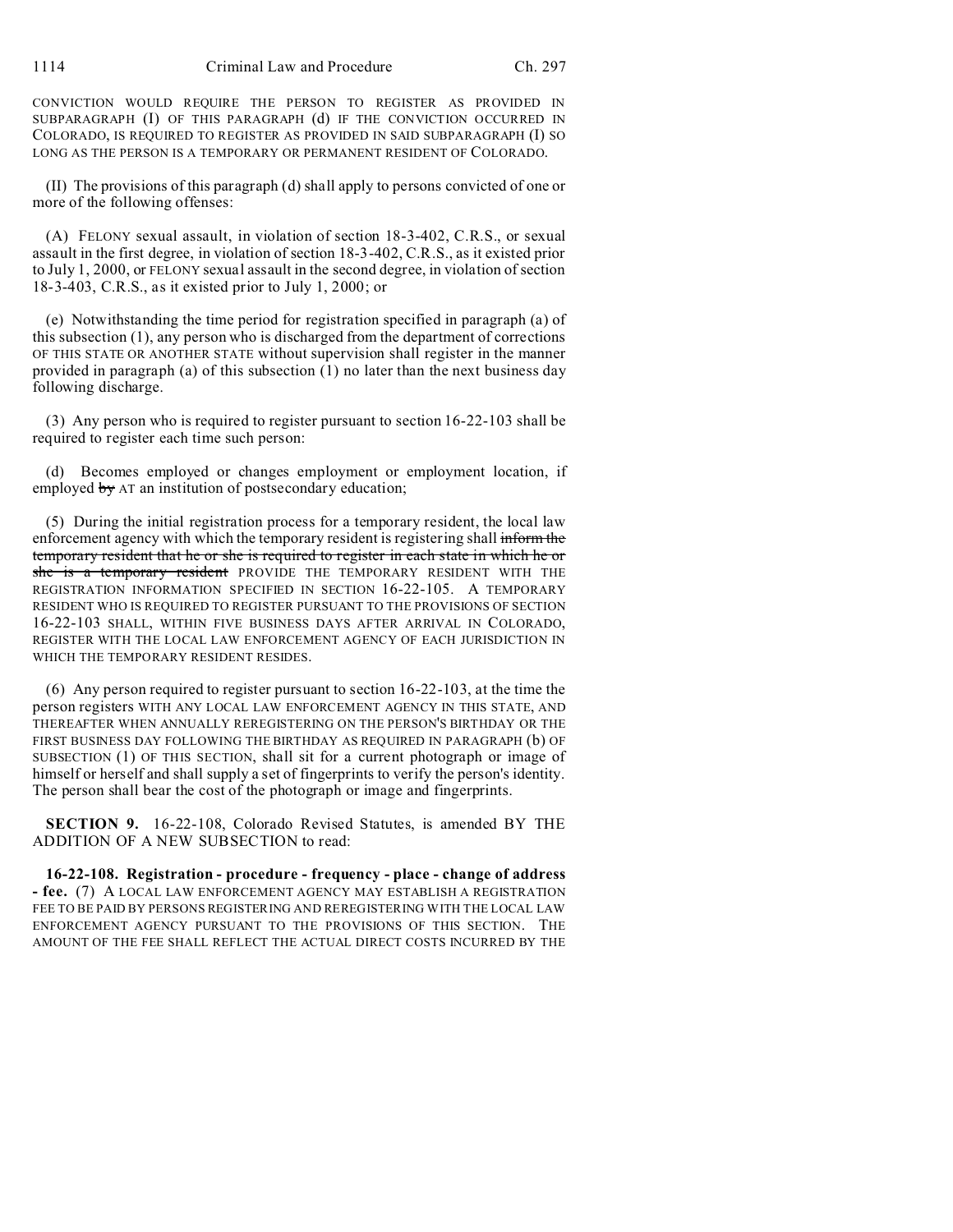LOCAL LAW ENFORCEMENT AGENCY IN IMPLEMENTING THE PROVISIONS OF THIS ARTICLE.

**SECTION 10.** 16-22-109 (1) (a), (1) (a.5), and (3), Colorado Revised Statutes, are amended, and the said 16-22-109 is further amended BY THE ADDITION OF A NEW SUBSECTION, to read:

**16-22-109. Registration forms - local law enforcement agencies - duties.** (1) The director of the CBI shall prescribe standardized forms to be used to comply with this article, and the CBI shall provide copies of such standardized forms to the courts, probation departments, community corrections programs, the department of corrections, the department of human services, and local law enforcement agencies. Such standardized forms may be provided in electronic form. Such standardized forms shall be used to register persons pursuant to this article and to enable persons to cancel registration, as necessary. The standardized forms shall provide that the persons required to register pursuant to section 16-22-103 disclose such information as is required on the standardized forms. The information required on the standardized forms shall include, but need not be limited to:

(a) The name, date of birth, address, and place of employment of the person required to register, and, if the place of employment is AT an institution of postsecondary education, all addresses and locations of the *employing* institution of postsecondary education at which the person may be physically located;

(a.5) If the person is volunteering at an institution of postsecondary education, all addresses and locations of the volunteering institution of postsecondary education at which the person may be physically located;

(3) Upon receipt of any completed registration form pursuant to this article, the local law enforcement agency shall retain a copy of such form and shall report the registration to the CBI in the manner and on the standardized form prescribed by the director of the CBI. The local law enforcement agency shall, within three business days after the date on which a person is required to register, report to the CBI such registration AND, IF IT IS THE REGISTRANT'S FIRST REGISTRATION WITH THE LOCALLAW ENFORCEMENT AGENCY, TRANSMIT THE REGISTRANT'S FINGERPRINTS TO THE CBI. THE LOCAL LAW ENFORCEMENT AGENCY SHALL TRANSFER ADDITIONAL SETS OF FINGERPRINTS ONLY WHEN REQUESTING CBI TO CONDUCT A COMPARISON. THE LOCAL LAW ENFORCEMENT AGENCY SHALL TRANSMIT A PHOTOGRAPH OF A REGISTRANT ONLY UPON REQUEST OF THE CBI.

(3.5) THE LOCAL LAW ENFORCEMENT AGENCY WITH WHICH A PERSON REGISTERS PURSUANT TO THIS ARTICLE SHALL, AS SOON AS POSSIBLE FOLLOWING THE REGISTRANT'S FIRST REGISTRATION WITH THE LOCAL LAW ENFORCEMENT AGENCY AND AT LEAST ANNUALLY THEREAFTER, VERIFY THE RESIDENTIAL ADDRESS REPORTED BY THE REGISTRANT ON THE STANDARDIZED FORM; EXCEPT THAT, IF THE REGISTRANT IS A SEXUALLY VIOLENT PREDATOR, THE LOCAL LAW ENFORCEMENT AGENCY SHALL VERIFY THE REGISTRANT'S RESIDENTIAL ADDRESS QUARTERLY.

**SECTION 11.** 16-22-109 (5), Colorado Revised Statutes, is RECREATED AND REENACTED, WITH AMENDMENTS, to read: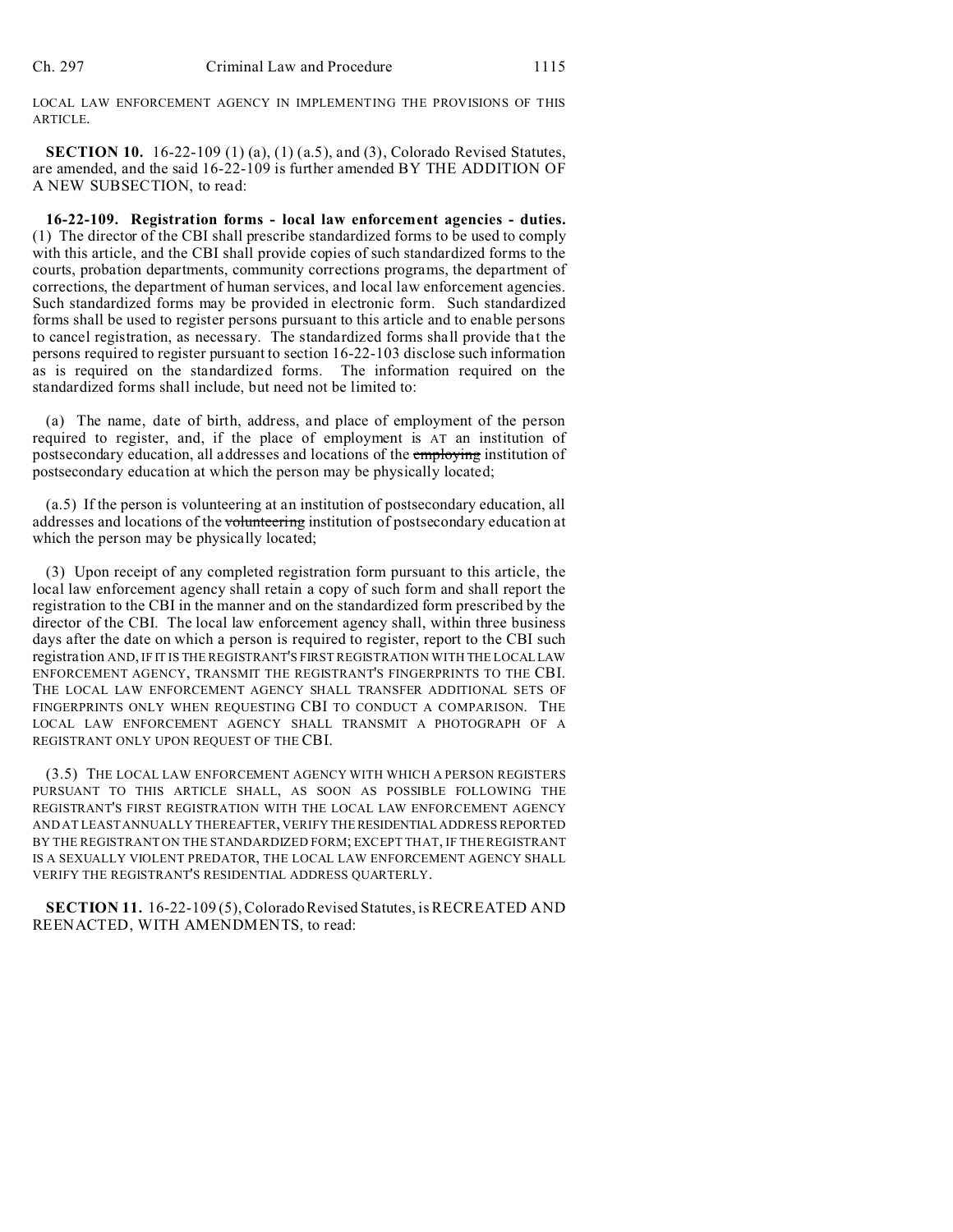**16-22-109. Registration forms - local law enforcement agencies - duties.** (5) NOTWITHSTANDING ANY PROVISION OF THIS ARTICLE TO THE CONTRARY, A REQUIREMENT FOR ELECTRONIC NOTIFICATION OR ELECTRONIC TRANSMISSION OF INFORMATION SPECIFIED IN THIS ARTICLE SHALL BE EFFECTIVE ON AND AFTER JANUARY 1, 2005. PRIOR TO SAID DATE, OR IF AN AGENCY DOES NOT HAVE ACCESS TO ELECTRONIC MEANS OF TRANSMITTING INFORMATION, THE NOTIFICATION AND INFORMATION REQUIREMENTS SHALL BE MET BY PROVIDING THE REQUIRED NOTIFICATION OR INFORMATION BY A STANDARD MEANS OF TRANSMITTAL.

**SECTION 12.** 16-22-110 (2) (c), (3) (a), (6) (d), (6) (f), (7), and (9), Colorado Revised Statutes, are amended to read:

**16-22-110. Colorado sex offender registry - creation - maintenance - release of information.** (2) The sex offender registry shall provide, at a minimum, the following information to all criminal justice agencies with regard to registered persons:

(c) Descriptions of the offenses OF UNLAWFUL SEXUAL BEHAVIOR of which a person has been convicted;

(3) (a) In addition to the sex offender registry, the CBI shall maintain one or more interactive data base systems to provide, at a minimum, cross validation of a registrant's known names and known addresses with information maintained by the department of revenue concerning driver's licenses and identification cards issued under article 2 of title 42, C.R.S. and with information maintained by the department of revenue with regard to payment of Colorado state taxes. Discrepancies between the known names or known addresses listed in the sex offender registry and information maintained by the department of revenue shall be reported through the Colorado crime information center to each local law enforcement agency that has jurisdiction over the location of the person's last-known residences.

(6) (d) When necessary for public protection and Upon a demonstration of a need to know, a person may request from the CBI a list of those persons on the sex offender registry who reside in geographic areas other than those specified in paragraph (c) of this subsection (6). The executive director of the department of public safety shall promulgate rules to define "need to know" for purposes of this subsection (6) and specify how such need may be demonstrated. In determining whether a person has demonstrated a need to know, the CBI, at a minimum, shall consider the nature and extent of the person's presence or the presence of the person's immediate family in the geographic areas in which the persons on the sex offender registry reside.

(f) Information released pursuant to this subsection (6), at a minimum, shall include the name, address or addresses, and aliases of the registrant; THE REGISTRANT'S DATE OF BIRTH; a photograph a history of the convictions OF THE REGISTRANT, IF REQUESTED AND READILY AVAILABLE;AND THE CONVICTION resulting in the registrant being required to register pursuant to this article. and any other convictions the registrant may have. Information concerning victims shall not be released pursuant to this section.

(7) The CBI may assess reasonable fees for the search, retrieval, and copying of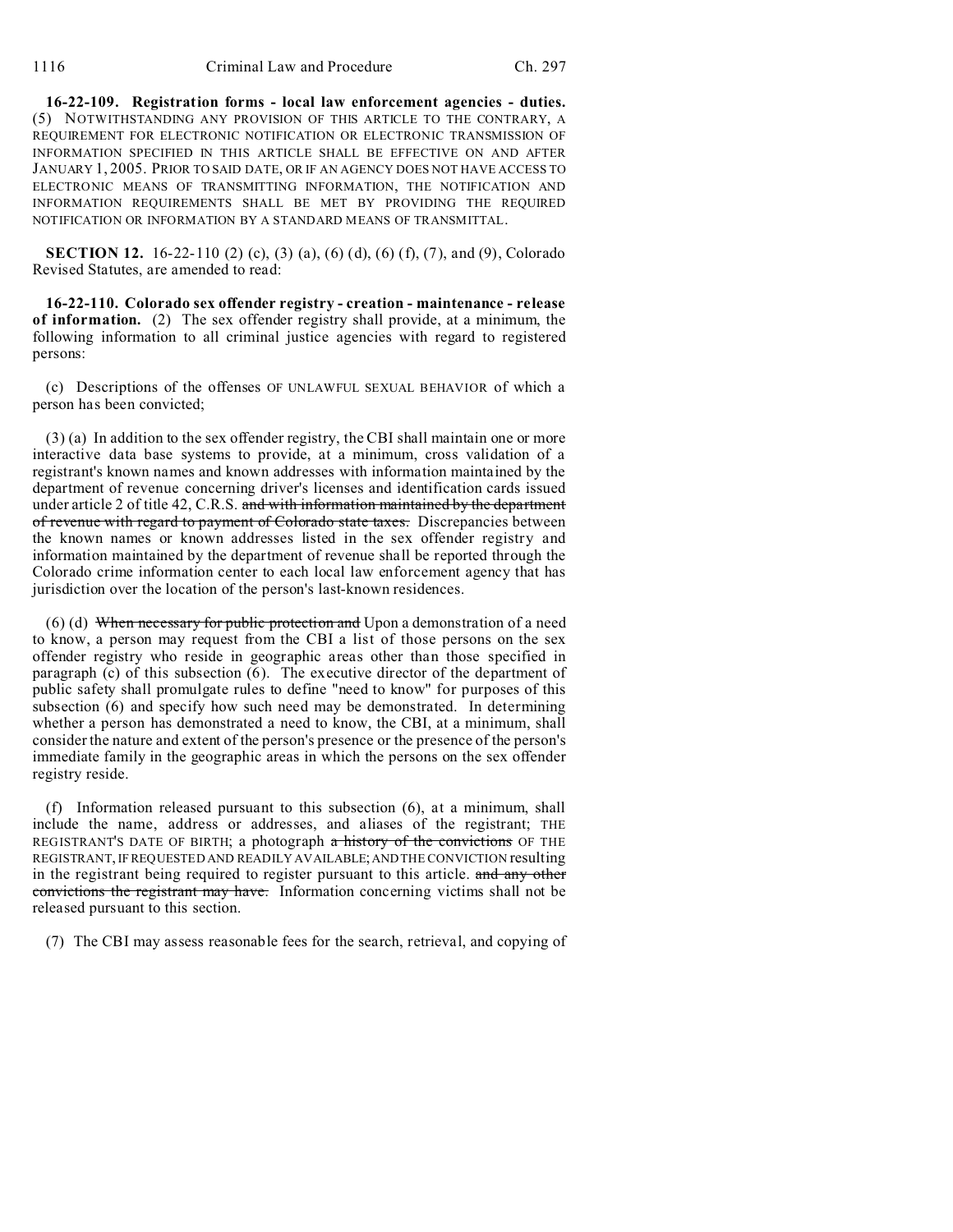information requested pursuant to subsection (6) of this section. The amount of such fees shall reflect the actual costs, including but not limited to personnel and equipment, incurred in operating and maintaining the sex offender registry. Any such fees received shall be credited to the sex offender registry fund, which fund is hereby created in the state treasury. The moneys in the sex offender registry fund shall be subject to annual appropriation by the general assembly for the costs, including but not limited to personnel and equipment, incurred in operating and maintaining the sex offender registry. The sex offender registry fund shall consist of the moneys credited thereto pursuant to this subsection  $(7)$  AND SUBSECTION  $(9)$  OF THIS SECTION and any additional moneys that may be appropriated thereto by the general assembly. All interest derived from the deposit and investment of moneys in the sex offender registry fund shall be credited to the fund. At the end of any fiscal year, all unexpended and unencumbered moneys in the sex offender registry fund shall remain therein and shall not be credited or transferred to the general fund or any other fund.

(9) The CBI shall seek and is hereby authorized to receive and expend any public or private gifts, grants, or donations that may be available to implement the provisions of this article pertaining to establishment and maintenance of the sex offender registry, including but not limited to provisions pertaining to the initial registration of persons pursuant to section 16-22-104 and the transmittal of information between and among local law enforcement agencies, community corrections programs, the judicial department, the department of corrections, the department of human services, and the CBI. ANY MONEYS RECEIVED PURSUANT TO THIS SUBSECTION (9), EXCEPT FEDERAL MONEYS THAT ARE CUSTODIAL FUNDS, SHALL BE TRANSMITTED TO THE STATE TREASURER FOR DEPOSIT IN THE SEX OFFENDER REGISTRY FUND CREATED IN SUBSECTION (7) OF THIS SECTION.

**SECTION 13.** 16-22-111 (1) (b) and (2), Colorado Revised Statutes, are amended to read:

**16-22-111. Internet posting of sex offenders - procedure.** (1) The CBI shall post a link on the state of Colorado homepage on the internet to a list containing the names, addresses, and physical descriptions of certain persons and descriptions of the offenses committed by said persons. A person's physical description shall include, but need not be limited to, the person's sex, height, and weight, any identifying characteristics of the person, and a digitized photograph or image of the person. The list shall specifically exclude any reference to any victims of the offenses. The list shall include the following persons:

(b) Any person sentenced as or found to be an offender A SEXUALLY VIOLENT PREDATOR under the laws of another state or jurisdiction; that are comparable to section 18-3-414.5, C.R.S.;

(2) (a) For purposes of paragraph (d) of subsection (1) of this section, a person's failure to register shall be determined by the CBI. Whenever the CBI's records show that a person has failed to register as required by this article, the CBI shall forward to each law enforcement agency with which the person is required to register notice of the person's failure to register by the required date. Each law enforcement agency, within three business days after receiving the notice, shall submit to the CBI written confirmation of the person's failure to register. Upon receipt of the written confirmation from the law enforcement agency, the CBI shall post the information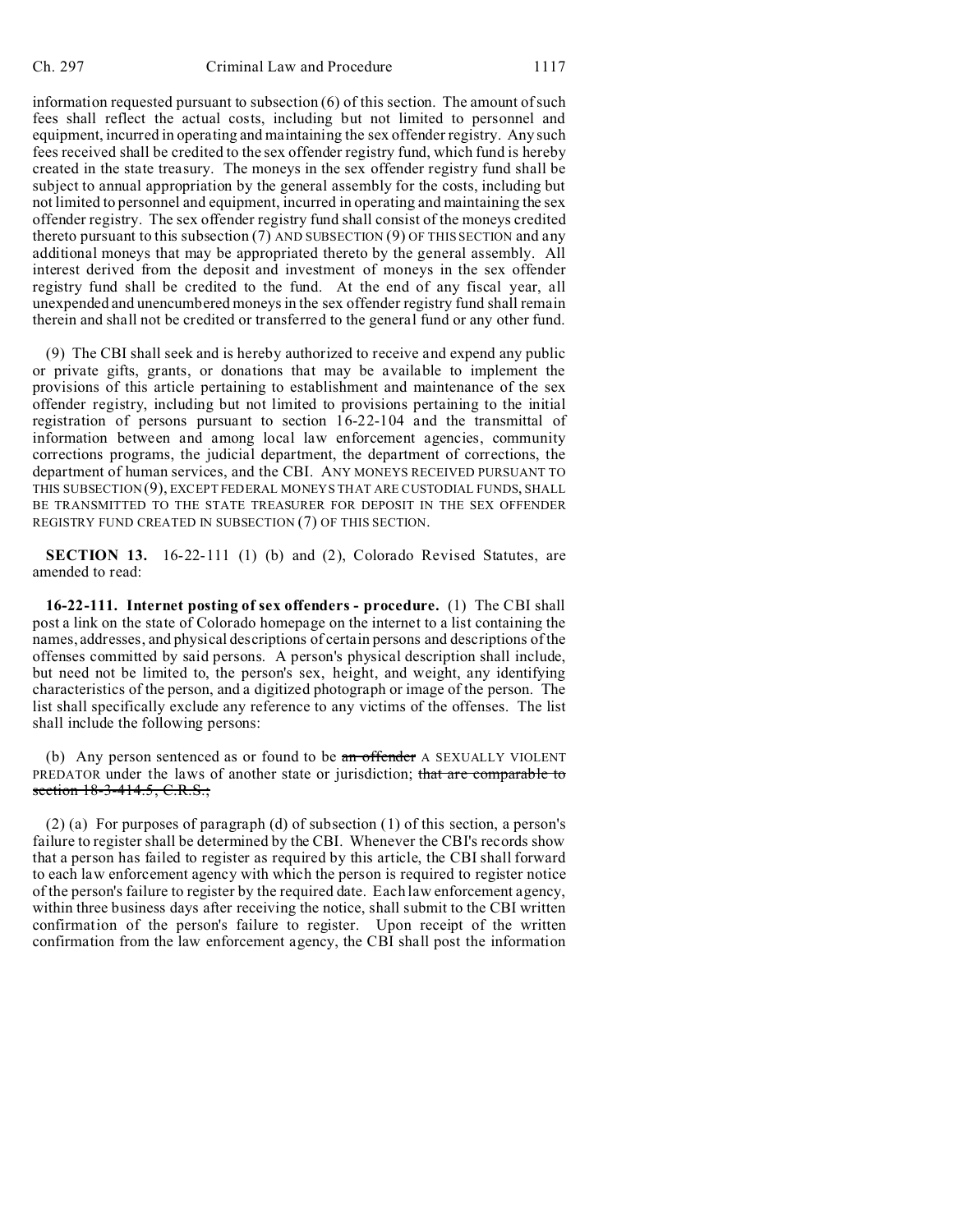concerning the person on the internet as required in this section.

(b) IF A LOCAL LAW ENFORCEMENT AGENCY FILES CRIMINAL CHARGES AGAINST A PERSON FOR FAILURE TO REGISTER AS A SEX OFFENDER, AS DESCRIBED IN SECTION 18-3-412.5,C.R.S., THE LOCAL LAW ENFORCEMENT AGENCY SHALL NOTIFY THE CBI. ON RECEIPT OF THE NOTIFICATION, THE CBI SHALL POST THE INFORMATION CONCERNING THE PERSON ON THE INTERNET, AS SPECIFIED IN SUBSECTION (1) OF THIS **SECTION** 

**SECTION 14.** 16-22-112 (4), Colorado Revised Statutes, is amended to read:

**16-22-112. Release of information - law enforcement agencies.** (4) Information released pursuant to this section, at a minimum, shall include the name, address or addresses, and aliases of the registrant; THE REGISTRANT'S DATE OF BIRTH; a photograph OF THE REGISTRANT, if REQUESTED AND readily available; AND a history of the convictions OF UNLAWFUL SEXUAL BEHAVIOR resulting in the registrant being required to register pursuant to this article. and any other convictions the registrant may have. Information concerning victims shall not be released pursuant to this section.

**SECTION 15.** The introductory portion to 16-22-113 (1), Colorado Revised Statutes, is amended, and the said 16-22-113 is further amended BY THE ADDITION OF A NEW SUBSECTION, to read:

**16-22-113. Petition for removal from registry.** (1) Except as otherwise provided in subsection (3) of this section, any person required to register pursuant to section 16-22-103 or whose information is required to be posted on the internet pursuant to section 16-22-111 may FILE A petition WITH the district court THAT ISSUED THE ORDER OF JUDGMENT FOR THE CONVICTION THAT REQUIRES THE PERSON TO REGISTER, for an order that discontinues the requirement for such registration or internet posting, or both, as follows:

(1.5) IF THE CONVICTION THAT REQUIRES A PERSON TO REGISTER PURSUANT TO THE PROVISIONS OF SECTION 16-22-103 WAS NOT OBTAINED FROM A COLORADO COURT, THE PERSON SEEKING TO DISCONTINUE REGISTRATION OR INTERNET POSTING OR BOTH MAY FILE A CIVIL CASE WITH THE DISTRICT COURT OF THE JUDICIAL DISTRICT IN WHICH THE PERSON RESIDES AND SEEK A CIVIL ORDER TO DISCONTINUE THE REQUIREMENT TO REGISTER OR INTERNET POSTING OR BOTH UNDER THE CIRCUMSTANCES SPECIFIED IN SUBSECTION (1) OF THIS SECTION.

**SECTION 16.** 16-22-113 (2) (c), Colorado Revised Statutes, is amended, and the said 16-22-113 (2) is further amended BY THE ADDITION OF A NEW PARAGRAPH, to read:

**16-22-113. Petition for removal from registry.** (2) (c) Upon the filing of the petition, the court shall set a date for a hearing and shall notify the victim of the offense for which the petitioner was required to register, IF THE VICTIM OF THE OFFENSE HAS REQUESTED NOTICE AND HAS PROVIDED CURRENT CONTACT INFORMATION. If the court enters an order discontinuing the petitioner's duty to register, the petitioner shall send a copy of the order to each local law enforcement agency with which the petitioner is registered and the CBI. IF THE VICTIM OF THE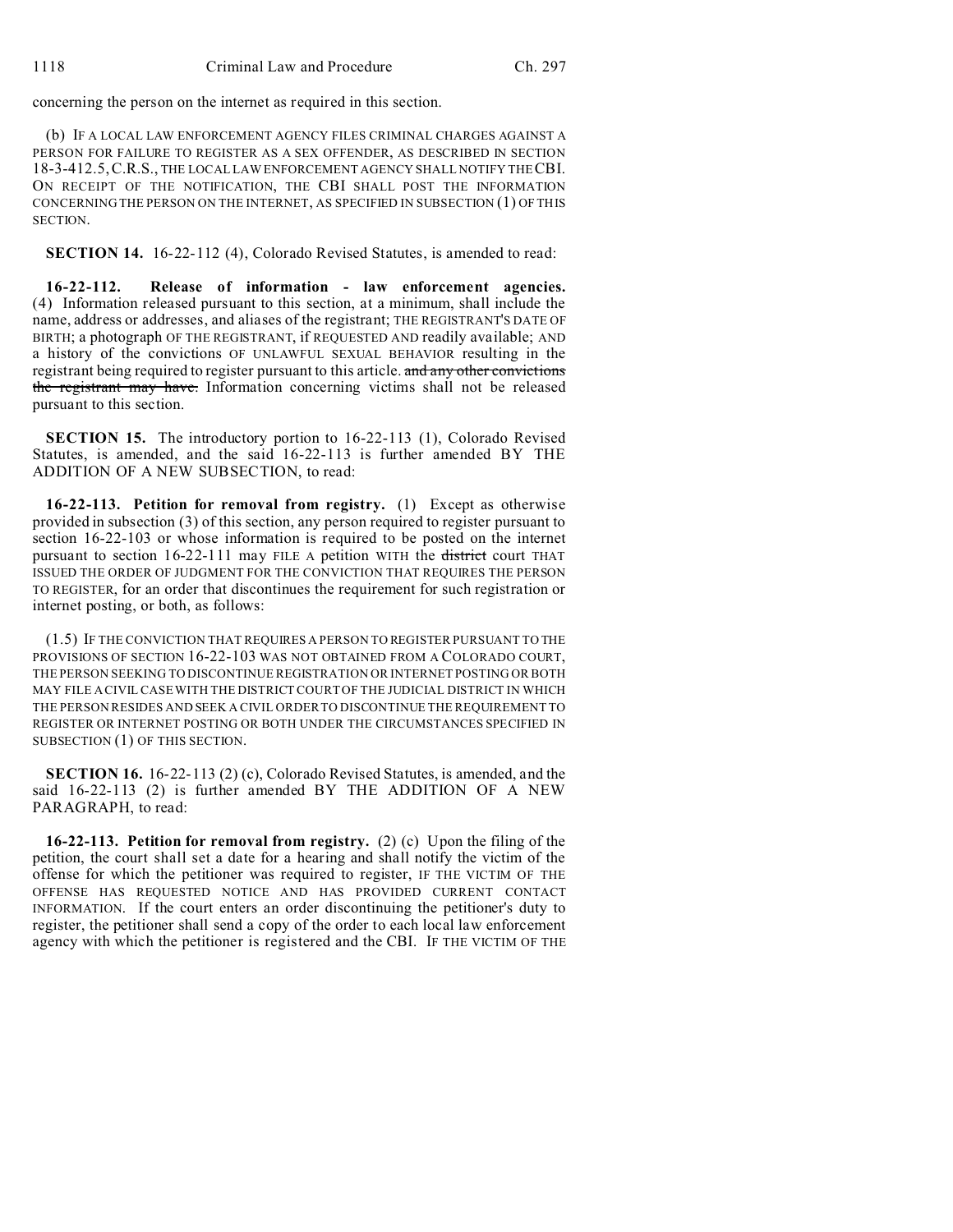OFFENSE HAS REQUESTED NOTICE, the court shall notify the victim of the offense of its decision either to continue or discontinue the petitioner's duty to register.

(d) ON RECEIPT OF A COPY OF AN ORDER DISCONTINUING A PETITIONER'S DUTY TO REGISTER AS PROVIDED IN PARAGRAPH (c) OF THIS SUBSECTION (2):

(I) THE CBI SHALL REMOVE THE PETITIONER'S SEX OFFENDER REGISTRATION INFORMATION FROM THE SEX OFFENDER REGISTRY; AND

(II) IF THE LOCAL LAW ENFORCEMENT AGENCY MAINTAINS A LOCAL REGISTRY OF SEX OFFENDERS WHO ARE REGISTERED WITH THE LOCAL LAW ENFORCEMENT AGENCY, THE LOCAL LAW ENFORCEMENT AGENCY SHALL REMOVE THE PETITIONER'S SEX OFFENDER REGISTRATION INFORMATION FROM THE LOCAL SEX OFFENDER REGISTRY.

**SECTION 17.** 18-3-412.5 (2), Colorado Revised Statutes, is amended BY THE ADDITION OF A NEW PARAGRAPH to read:

**18-3-412.5. Failure to register as a sex offender.** (2) (c) A PERSON WHO IS CONVICTED OF A FELONY SEX OFFENSE IN ANOTHER STATE OR JURISDICTION, INCLUDING BUT NOT LIMITED TO A MILITARY OR FEDERAL JURISDICTION, AND WHO COMMITS FAILURE TO REGISTER AS A SEX OFFENDER IN THIS STATE COMMITS FELONY FAILURE TO REGISTER AS A SEX OFFENDER AS SPECIFIED IN PARAGRAPH (a) OF THIS SUBSECTION (2) AND SHALL BE SENTENCED AS PROVIDED IN PARAGRAPH (b) OF THIS SUBSECTION (2).

**SECTION 18.** 18-3-412.5 (3), Colorado Revised Statutes, is amended, and the said 18-3-412.5 is further amended BY THE ADDITION OF A NEW SUBSECTION, to read:

**18-3-412.5. Failure to register as a sex offender.** (3) (a) Failure to register as a sex offender is a class 1 misdemeanor if the person was convicted of misdemeanor unlawful sexual behavior, or of another offense, the underlying factual basis of which involves misdemeanor unlawful sexual behavior, or if the person received a disposition or was adjudicated for an offense that would constitute misdemeanor unlawful sexual behavior if committed by an adult, or for another offense, the underlying factual basis of which involves misdemeanor unlawful sexual behavior.

(b) A PERSON WHO IS CONVICTED OF A MISDEMEANOR SEX OFFENSE IN ANOTHER STATE OR JURISDICTION, INCLUDING BUT NOT LIMITED TO A MILITARY OR FEDERAL JURISDICTION, AND WHO COMMITS FAILURE TO REGISTER AS A SEX OFFENDER IN THIS STATE COMMITS MISDEMEANOR FAILURE TO REGISTER AS A SEX OFFENDER AS SPECIFIED IN PARAGRAPH (a) OF THIS SUBSECTION (3).

(5) FOR PURPOSES OF THIS SECTION, UNLESS THE CONTEXT OTHERWISE REQUIRES, "UNLAWFUL SEXUAL BEHAVIOR" HAS THE SAME MEANING AS SET FORTH IN SECTION 16-22-102 (9), C.R.S.